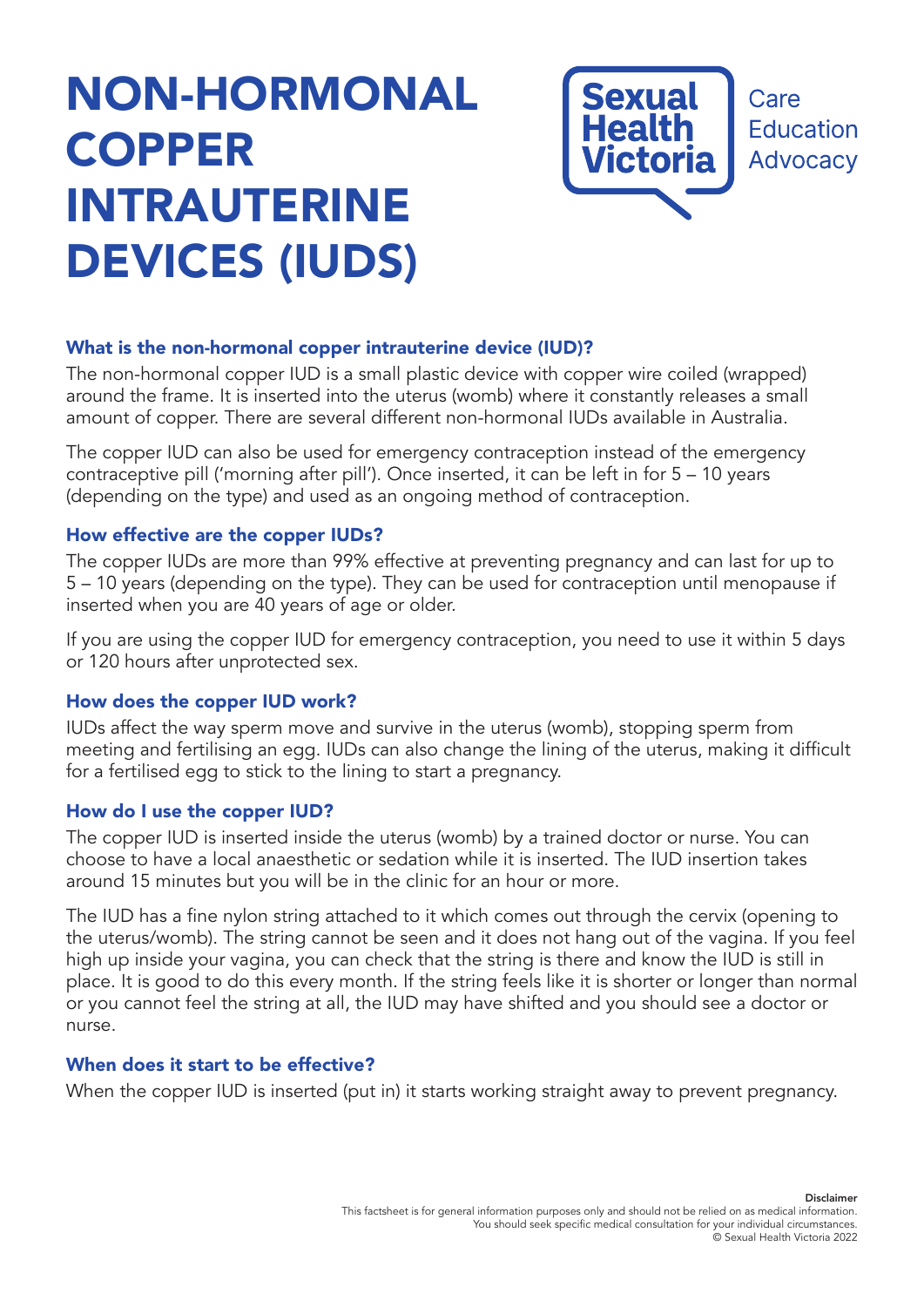# Where can I get the copper IUD?

Your doctor or nurse will provide a script which you can take to the pharmacy, who will sell you the copper IUD. Sometimes you can buy the IUD from the clinic. You will need to return to the clinic to have the IUD inserted.

# What stops the copper IUD from working?

The copper IUD may not work if it:

- falls out (remember to check the strings regularly)
- goes into the wrong position
- $\bullet$  is left in for longer than  $5 10$  years (depending on the type).

# What is good about the copper IUD?

- It is an extremely effective method of contraception.
- Once inserted (put in) you will only need to check the string each month.
- It can last up to 10 years.
- You can use it while breast feeding.
- No medications stop it from working.
- The device can be taken out at any time by a doctor or nurse.
- Once removed your fertility quickly returns to what is normal for you.
- It is a choice for those who do not want to use hormonal contraception.

#### Are there any side effects from using the copper IUD?

- When it is first inserted some users have period type cramping that usually settles after a few day.
- Your vaginal bleeding pattern (period) will change. Spotting can occur in the first 3 months. This nearly always settles with time and your regular bleeding pattern will return. For most users, periods are about 50% heavier.
- Sometimes the IUD can fall out. This is more common in the first 3 months of it being inserted.

#### Can the copper IUD cause any serious health problems?

- In about 1 in 500 users, the doctor or nurse makes a small hole in the wall of the uterus (womb) while inserting the IUD. The IUD can move through the hole and sit in the wrong place. You would then need keyhole surgery to have it removed.
- Around 1 in 300 users get an infection when the IUD is first inserted. This is usually successfully treated with antibiotics.
- It is very unlikely you will get pregnant when using the copper IUD. If you do get pregnant with a copper IUD, there is a higher chance of ectopic pregnancy. This means that the pregnancy may settle in the fallopian tubes (pathway of the egg to uterus).